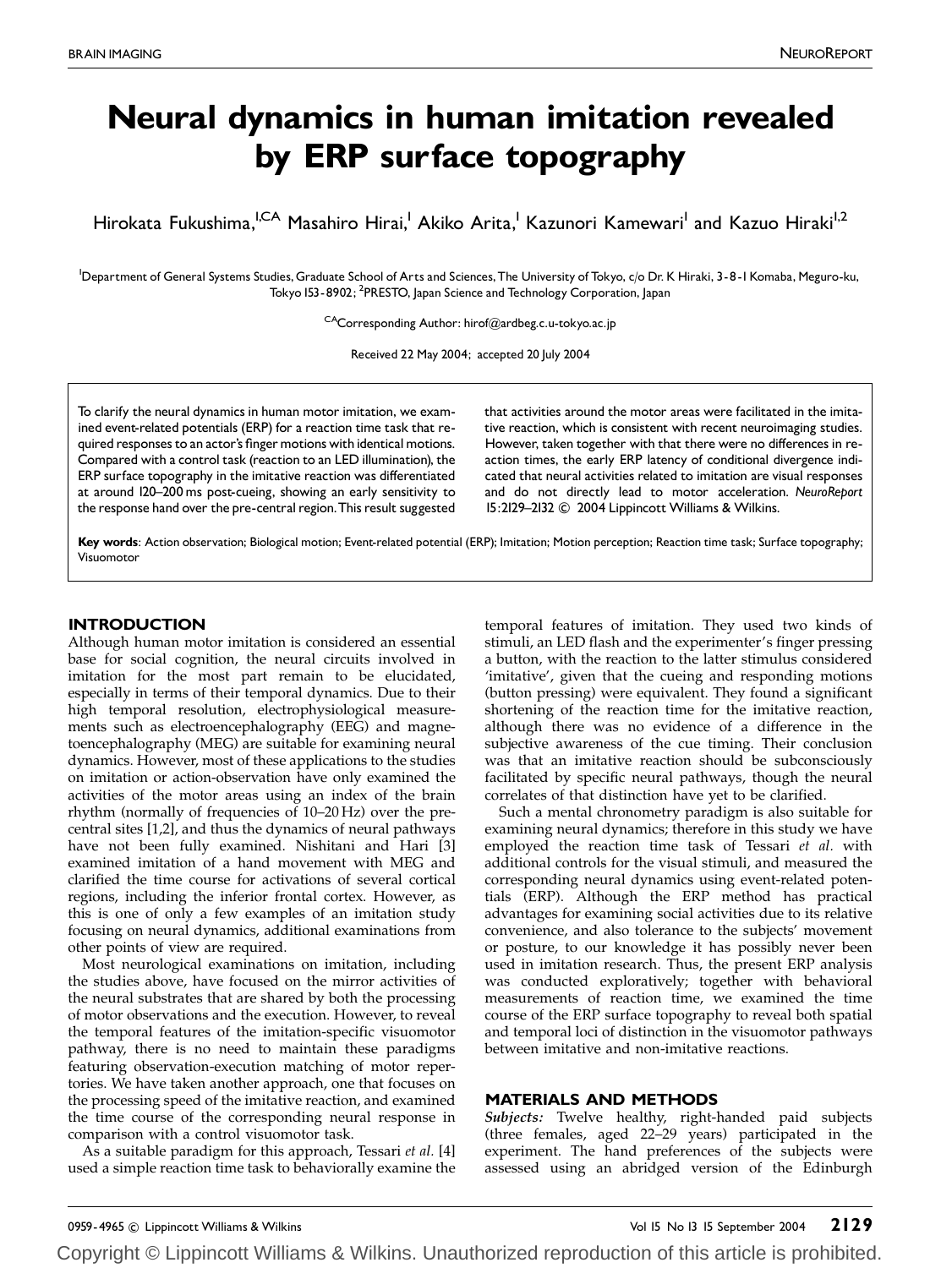Inventory [5]. This study was approved by the ethics committee of The University of Tokyo. Informed consent was obtained from each subject before the experiment.

Apparatus and procedure: In an electrically shielded room, the subject wore earplugs and a gender-matched experimenter sat facing the subject across a table on which the response devices for each were placed (Fig. 1). A screen separated the experimenter and the subject, so that the subjects could not see the experimenter's face or body, only their forearm and hand. A button was mounted on each response device, and the experimenter's box also had two red LEDs oriented along the sagittal plane of the participant. The experimenter rested his or her left or right index finger on the response key. The subject was instructed to respond using the index finger of the hand opposite to that of the experimenter, in a mirror-like fashion.

Each subject performed the reaction time task using two different stimuli (LED or experimenter's index finger) with either the left or the right hand. In reaction to the LEDs, the subject observed two LEDs, of which only the further one from the subjects was initially lit. The response cue was a momentary alternation (100 ms duration) of the LEDs, which resulted in an apparent motion of the lights with a 3-7s interstimulus interval (ISI, 5s on average). In the reaction to finger motion, the experimenter pressed a key as the cue for the subject's response. A visual metronome and a sheet listing a sequence of randomized ISI, which matched with the LED condition, were placed in front of the experimenter to guide the cueing so that it was not affected by the subjects' motion. The subjects performed 80 trials for each of the four conditions (i.e. two stimulus types  $\times$  two response hands) in a block design and the block order was counter-balanced across subjects.

EEG recording: The electroencephalogram (EEG) was recorded from 65 electrodes with a Geodesic sensor net [6] sampled at 250Hz with a 0.01–100 Hz band-pass filter. All of the recordings were initially referenced to the vertex and later digitally rereferenced to the average reference. In the off-line analysis, a 0.1–30Hz band-pass filter was reapplied. Data were segmented into 800ms bins, including a 200ms pre-stimulus baseline period, based on time markers for the stimulus onset. Only segments that satisfied the criteria for both task performance (those trials with a reaction time  $>100$  ms and within 1 s.d. for each subject) and artifact rejection (no voltage exceeding $\pm$  $80 \mu$ V in any channel) were analyzed and baseline-corrected.



Fig. I. Experimental setup  $(a)$  and the configuration of the stimulus-response devices (b), illustrating the case where the subject reacts with the right hand.



Fig. 2. Grand-averaged waveforms across the I2 subjects in response to the LEDs (dashed lines) and finger motions (solid lines) with either the left (thin lines) or right (bold lines) hand, at representative nine electrode sites. The polarity of the waveforms is plotted with negative values upward. Main ERP features N1, N2 and P3 are marked in the waveform of Pz for orientation.

ERP analysis: In this time course analysis, we did not compare the ERP latencies because when the onset timing of the cueing involves a human, it cannot be controlled precisely. Instead, we examined different neural pathways for the stimulus types, independent of the ERP latencies, using an analysis of the topographic transitions. First, as a common landmark of the neural dynamics across conditions, we determined the ERP components that were prominent across the conditions (termed N1, N2, and P3; see Fig. 2) from the group grand average waveforms. Subsequently, five 20 ms time bins, which consisted of the three peaks in the ERP components (N1, N2, and P3), and the two periods between the peaks (N1-N2 and N2-P3), were determined for each condition (the latencies of each window are shown in Fig. 3). In order to increase the S/N ratio and also to minimize the possibility of Type I errors due to a large number of electrodes [7], 63 scalp electrodes were collapsed by spatial averaging into six groups per hemisphere, so that they sparsely covered the whole of the surface (the centers of each of the sites were F3/4, C3/4, T7/ 8, P3/4, P7/8 and O1/2, according to the International 10-20 system). Mean amplitudes of each time bin from each subject were tested using a repeated-measures ANOVA for three factors: stimulus type (LED/finger), electrode (6 sites above), and hemisphere (left/right of the sites) in each response hand separately.

## RESULTS

Behavioral measurement (reaction time): The average  $(\pm s.d.)$  reaction time in each condition was (for each response hand)  $293\pm52$  ms (left) and  $290\pm65$  ms (right) in reaction to the LED and  $298 \pm 67 \text{ ms}$  (left) and  $297 \pm 77 \text{ ms}$  (right) in reaction to finger motion. These reaction times were assessed using a repeated-measures ANOVA with the factors being stimulus type (LED/finger) and response hand (left/right); no significant main effects or interaction were detected.

ERP topographic transition: The time courses of the ERP topographies elicited in common across conditions (Fig. 3)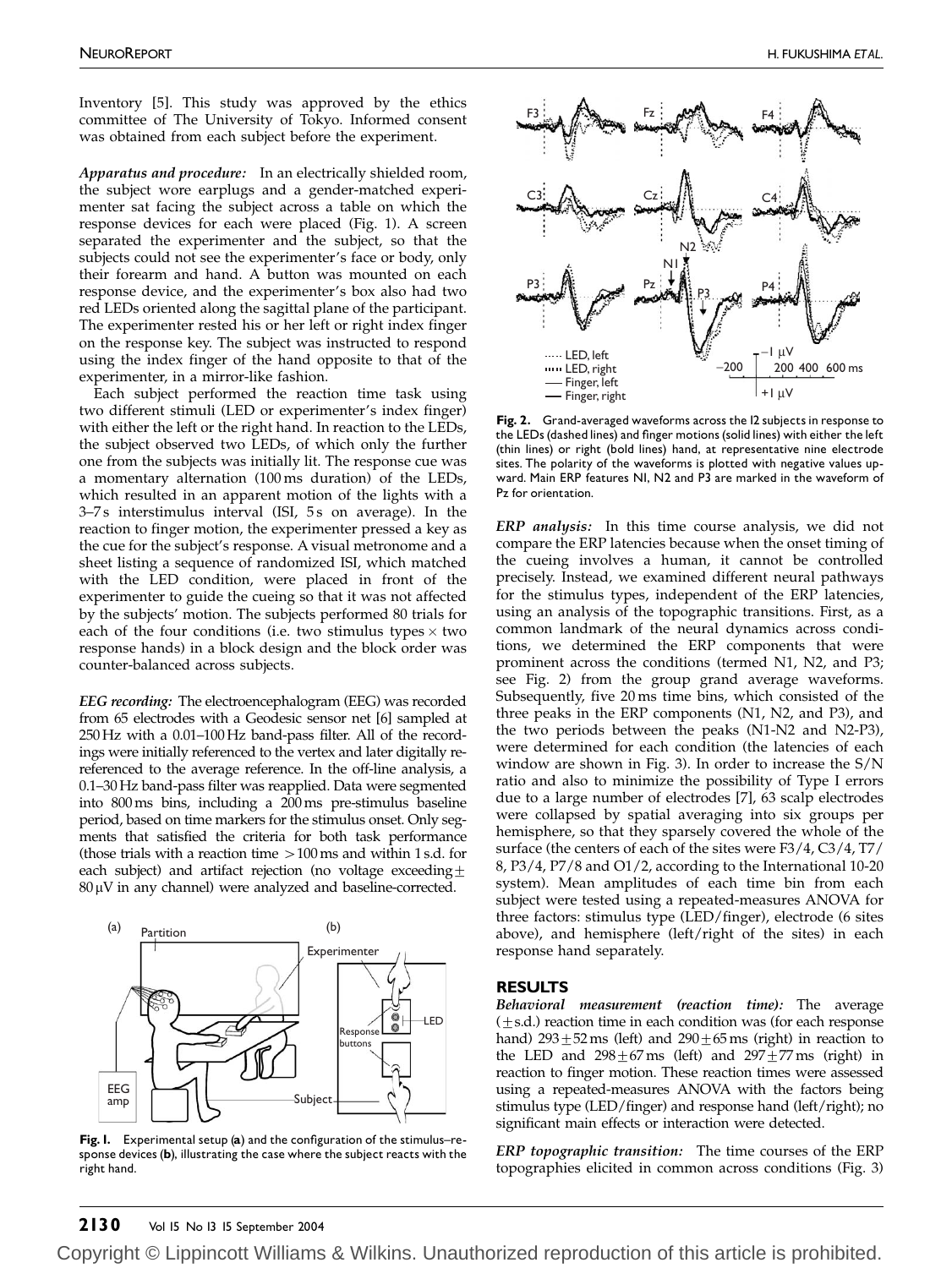

Fig. 3. Transition of the surface potential distribution illustrated as a succession of the average topography within each time window (for the definition of the time windows, see the text). The heads are viewed from the top with the noses pointing upward. Topographic differences between stimulus types (LED/finger) were compared in each time bin for the left and right hands separately, and the bins with a significant difference (in which 3-way ANOVA found an interaction between stimulus type (S) and electrode (E) or hemisphere (H)) are boxed.Note that the voltage range varied across time windows and that negative variation is gray-scaled to improve legibility.

were roughly as follows: after the visually evoked N1 around the occipital area, N2 developed with the stimulusdependent distribution described below. Consequently, N2 was overlaid by the developing P3 component in the parietal region, which remained around the pre-central region contralateral to the response hand.

To assess the effect of stimulus type on the ERP topography, we focused on the effect of the interaction between the stimulus type and the other spatial factors (electrode or hemisphere). In both of the response hands, significant interactions, including stimulus type, were revealed in two consecutive time bins: the period between N1 and N2 (N1-N2) and the N2 peak (N2, see Fig. 3). Significant stimulus type  $\times$  electrode interactions were found in both the left hand reaction (N1-N2:  $F(5,7)=4.383$ ,  $p=0.040$ ; N2: F(5,7)=5.709,  $p=0.021$ ) and the right hand reaction (N1-N2: F(5,7)=6.608,  $p=0.014$ ; N2: F(5,7)=3.999,  $p=0.049$ ), reflecting the fact that N2 was generated more anteriorly in the imitative reaction, irrespective of the response hand. Further, there were also time bins with marginally or actually significant interactions of stimulus type  $\times$  hemisphere (N1-N2: F(1,11)=3.618, p=0.084; N2: F(1,11)=6.952,  $p=0.023$ ) in the right hand reaction, but not in the left hand reaction, indicating differences in the hemispheric lateralization between the two stimulus types: N2 in the imitative reaction was lateralized contralaterally to the response hand, whereas in the reaction to the LEDs, N2 was generated in the right hemisphere, irrespective of the response hand. In the other time bins, no effects involving stimulus type were found for either response hand.

### **DISCUSSION**

This study compared the ERP responses to a simple reaction time task with two different visual motion stimuli (the apparent motion of LED lights or the finger motion of a person pressing a button) to clarify the specific neural dynamics of the imitative reaction. The time course analysis revealed clear differences in the surface topography in the developing and peak periods of the N2 component (Fig. 3). To interpret the results, the imitation-related generation of N2 was considered in both spatial and temporal aspects, that is, in which part of the brain and in which stage of the visuomotor transfer the distinctive response took place.

As for the spatial feature of the ERP, the topography inherent in the imitative reaction can be described as follows. First, the N2 component was generated more anteriorly than in the reaction to the LEDs, as indicated by the significant interaction between stimulus type and electrode site. Second, N2 developed dominantly in the hemisphere contralateral to the response hand, while the LED-cueing elicited N2 mainly in the right hemisphere, irrespective of the response hand. Consequently, an interaction between the stimulus type and the hemisphere was evident only for the right-hand reaction (Fig. 3). These patterns indicated that the imitative neural activity was highly sensitive to the execution hand. Furthermore, although the exact location of the elicited response cannot be discussed based only on the raw-ERP, the topography in the imitative condition described above may reflect the activities of the motor areas contralateral to the response hand. This interpretation is in line with the knowledge of the mirror neuron system, that is, evidence from several studies has indicated that observing some human actions activate the observer's primary motor [1,8] or premotor [9–11] areas.

For considering the temporal aspect of processing, the distinctive period inherent to the imitation was revealed: the time window was selectively observed in the N2 component, at about 120–200 ms post-stimulus in both hands. Therefore we have to consider which process in the visuomotor transfer the time window of the N2 reflects. Previous ERP studies have indicated that the negative component with the latency discussed here in visuomotor tasks contains a motion-evoked visual potential [12,13] and premovement negativity [14,15], thus the component should reflect both the visual and motor processing [16]. However, based on the following facts and knowledge, we interpret that the distinction itself was caused by a difference in the visual, rather than the motor processing. First, the variable in the present experiment was the type of stimulus and the way in which the reaction was set invariable among conditions. Second, no differences in the reaction times among stimulus conditions were observed in the current setup. Thirdly, there are several ERP studies showing that visual responses in the anterior regions are evoked in rather